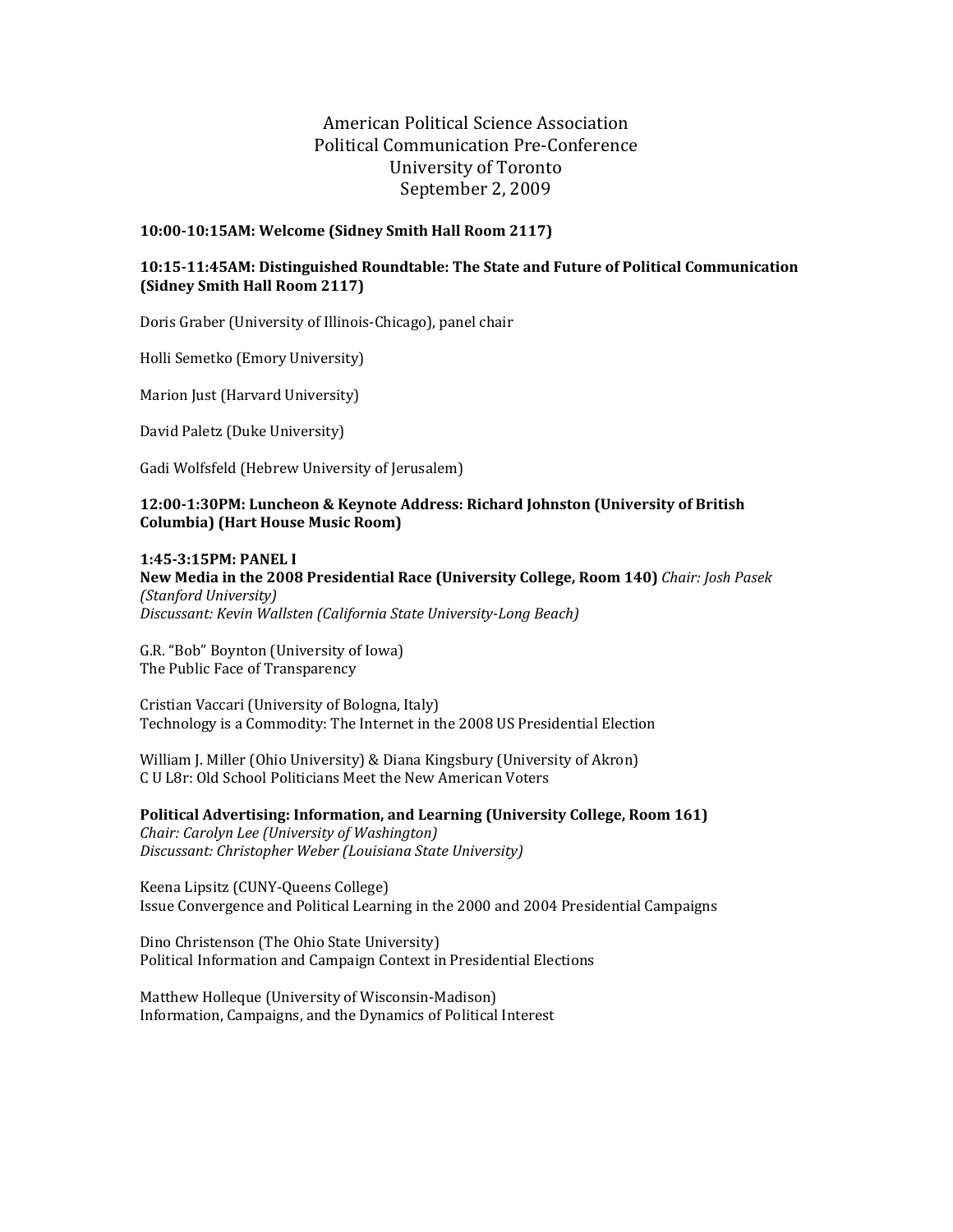**Teaching Roundtable: Uniting Political Communication Theory and Pedagogy – Opportunities and Challenges in the Classroom During the 2008 Election (Political Science Department Conference Room, Sidney Smith Hall, Room 3130)** *Chair: Stephanie Burkhalter (Humboldt State University)*

Michael Delli Carpini (University of Pennsylvania)

Tim Groeling (University of California - Los Angeles)

Lindsay Hoffman (University of Delaware)

Danna Goldthwaite Young (University of Delaware)

**3:30‐5:00PM: PANEL II Media and Politics in Canada Roundtable (Political Science Department Conference Room, Sidney Smith Hall, Room 3130)** David Taras (University of Calgary), panel chair

Jonathan Rose (Queens University)

Paul Nisbitt-Larking (University of Western Ontario)

#### **Political Advertising: Campaign Tone Perceptions and Effects (University College, Room 140)**

*Chair: Mark Curtis (Mark Curtis Media) Discussant: David Karpf (University of Pennsylvania)*

Travis Ridout (Washington State University) and Erica Franklin Fowler (University of Michigan) Explaining Perceptions of Ad Tone

Joseph Cobetto (University of Missouri-Columbia) Tuning In, Turning Out: Presidential Advertisement and Election Day Turnout in 'Red' and 'Blue' America 

Christopher R. Weber (Louisiana State University) and Matt Thornton (Louisiana State University) Keeping the Faith: Priming Religiosity in Campaign Advertisements

#### **Political Communication and New Media (University College, Room 161)**

*Chair: Talia Stroud (University of Texas at Austin) Discussant: Danna Goldthwaite Young (University of Delaware)*

Stacey Pelika (College of William and Mary) Mesopotamia or Mess O'Potamia? Comparing 'Mainstream' and *Daily Show* Coverage of the Iraq War

Jaclyn Kerr (Georgetown University) Surfing Together: A Preliminary Inquiry into the Effects of Internet Use on Social Capital in American Communities 

Kevin Wallsten (California State University-Long Beach) Old Media, New Media Sources: Blogs as an Influence on Media Coverage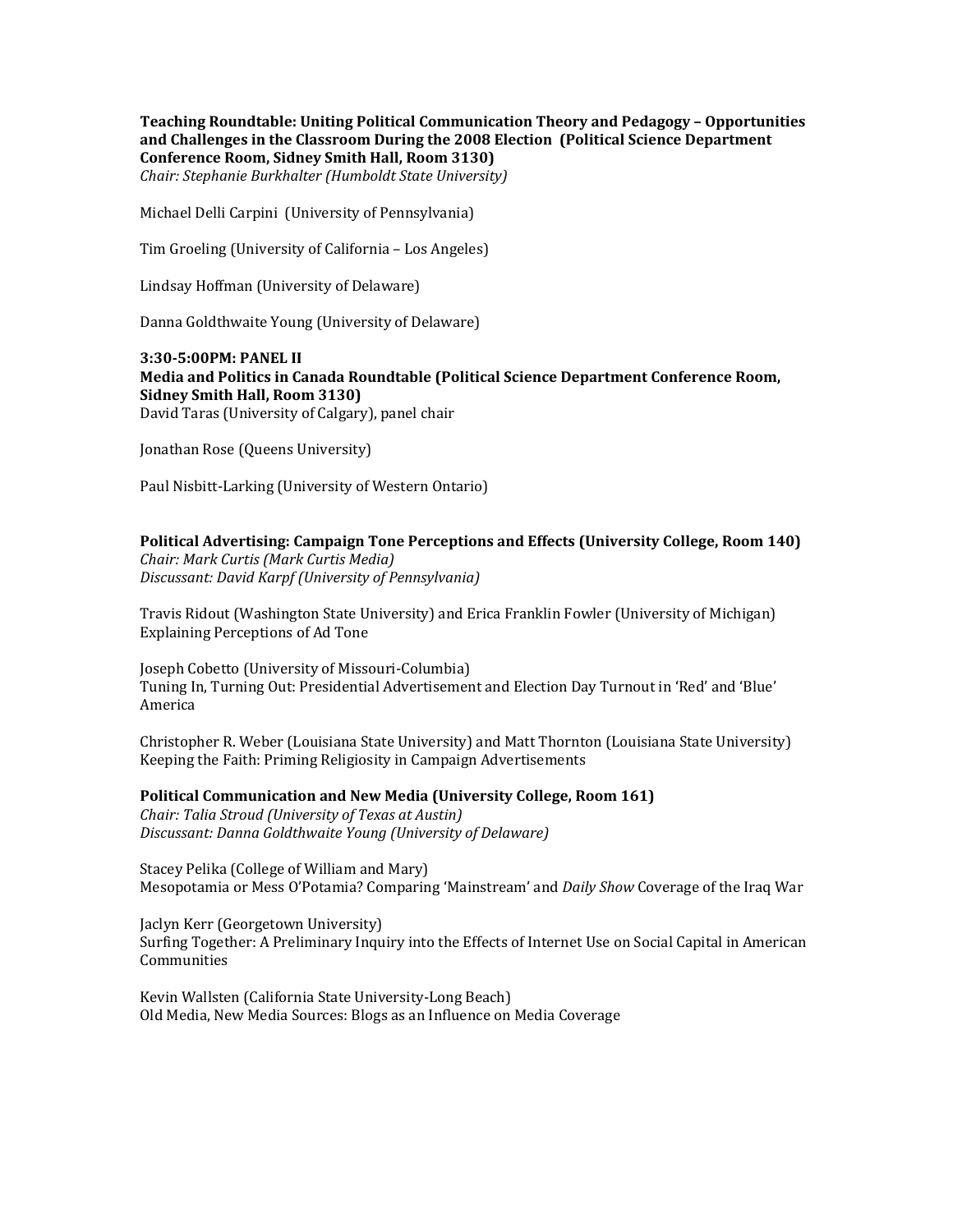